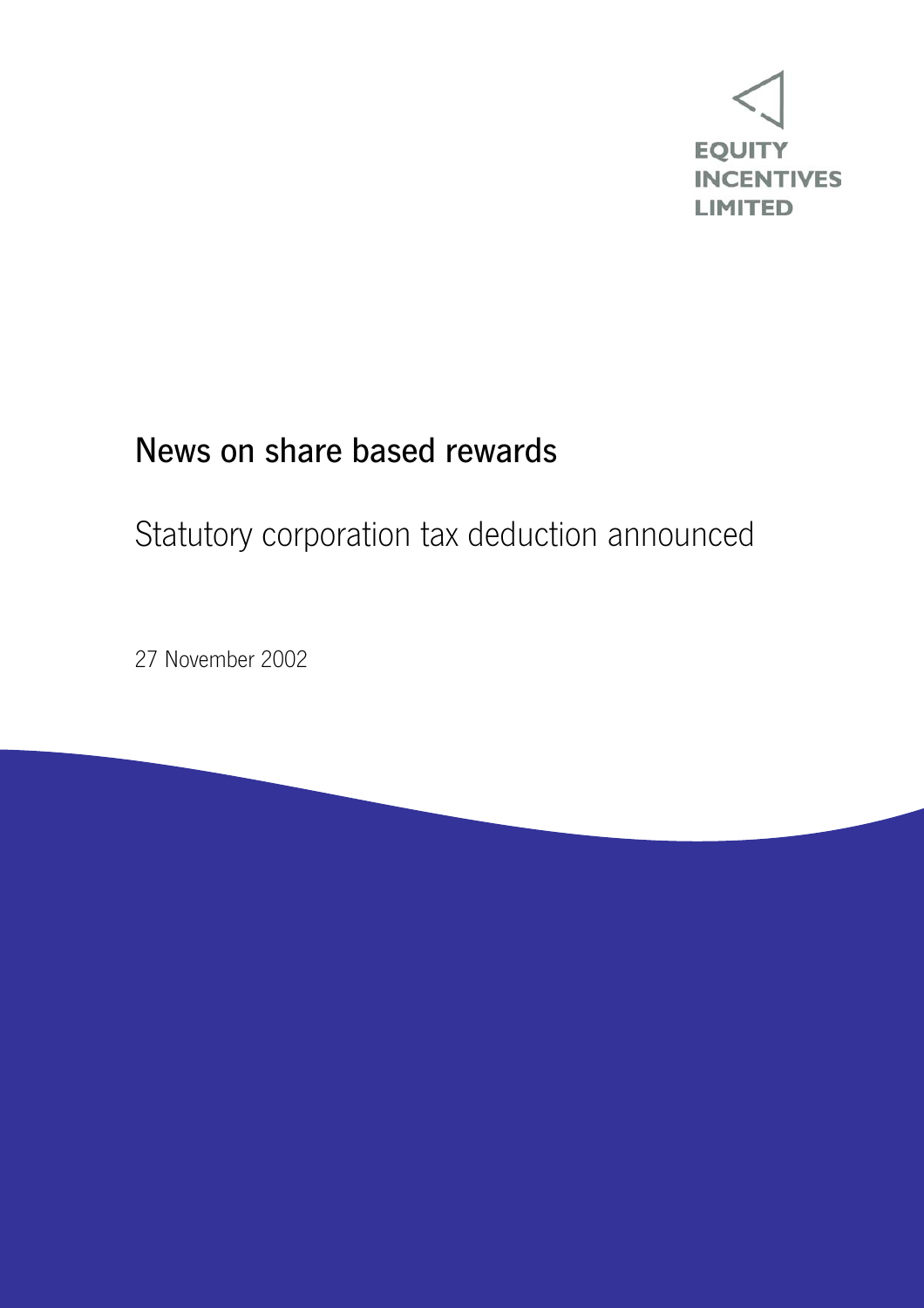## Pre-Budget Report

New legislation announced in the 27 November 2002 Pre-Budget Report promises to make it easier to claim a tax deduction for the costs of an employee share scheme but anti-avoidance provisions threaten some employee trust based share schemes.

In particular, the legislation will not help companies that, because of their corporate structure, cannot operate Inland Revenue tax approved plans, and may adversely affect companies that have established employee benefit trusts (EBTs) for the indefinite retention of shares for employees.

### Statutory corporation tax deduction

The Government has announced the:

 "introduction of a statutory corporation tax deduction for the cost of providing shares for employee share schemes, for accounting periods starting on or after 1 January 2003, to further encourage employee share ownership".

The draft legislation will be published on the Inland Revenue website. The full explanation provided in the Pre-Budget Report is as follows:

#### "Corporation tax (CT) and employee share schemes

Currently employers are not guaranteed a CT deduction for their employee share schemes. Instead there is a mixture of statutory and 'case-law' routes by which a deduction might be obtained. Following widespread support during informal consultation in summer 2002, the Government is introducing a statutory CT deduction for the cost of providing shares for employee share schemes. This will provide companies with the certainty of getting a CT deduction, and encourage more companies to set up employee share schemes.

The statutory CT deduction will be available for employee share schemes where the employees are subject to UK tax on award of shares, or would be but for the fact that the shares are obtained under an Inland Revenue approved scheme or Enterprise Management Incentives. This makes the UK regime more generous than the US, where the CT deduction is limited to the amount taxable on the employee.

Smaller companies in particular will benefit from the certainty of the CT deduction when offering share participation to their employees. They will not need to set up complex and expensive trust structures in order to generate a CT deduction for the cost of shares.

The rules relating to Qualifying Employee Share Ownership Trusts (QUESTs) are being changed at the same time to remove duplication and simplify the statutory rules for the CT treatment of share schemes. Companies using QUESTs for Save-As-You-Earn schemes will continue to receive a similar deduction under the new rules. In addition, CT benefits currently enjoyed by small family-owned companies using QUESTs will be preserved by the provisions of the Employee Share Schemes Act 2002 that made some changes to the CT provisions in the Share Incentive Plan legislation."

The prospect of getting a CT deduction without routing payments through EBTs is helpful but this is not the only reason EBTs are used. The Pre-Budget Report has more to say on EBTs.

### New EBT law

The Government has also announced new legislation on EBTs. This new legislation:

> "will defer the contributor's corporation tax deduction until a payment is made out of the EBT in a form that gives rise to a liability to income tax and national insurance, and will apply for contributions made on or after [27 November 2002]. Changes to the national insurance regulations, which come into force [on 28 November 2002], will make clear who has ultimate responsibility for paying national insurance".

The new EBT legislation is anti-avoidance legislation. Many UK based businesses, particularly those who pay large cash bonuses, use offshore EBTs to mitigate income tax and national insurance contributions. The new legislation provides a comprehensive set of rules for determining when deductions can be made, in computing an employer's taxable profits for payments made to a third party (including the trustees of an EBT) to hold or use to provide benefits to employees. These provisions replace existing rules in Sections 43 and 44 Finance Act 1989 which dealt, to a limited extent, with the timing of deductions for potential emoluments held by an intermediary. The legislation does not apply to any deduction that is allowable in respect of contributions under a retirement benefits scheme or personal pension scheme. The Government states that the new EBT law will not adversely affect companies contributing to trusts that qualify for relief under the proposed statutory corporation tax deduction. However,